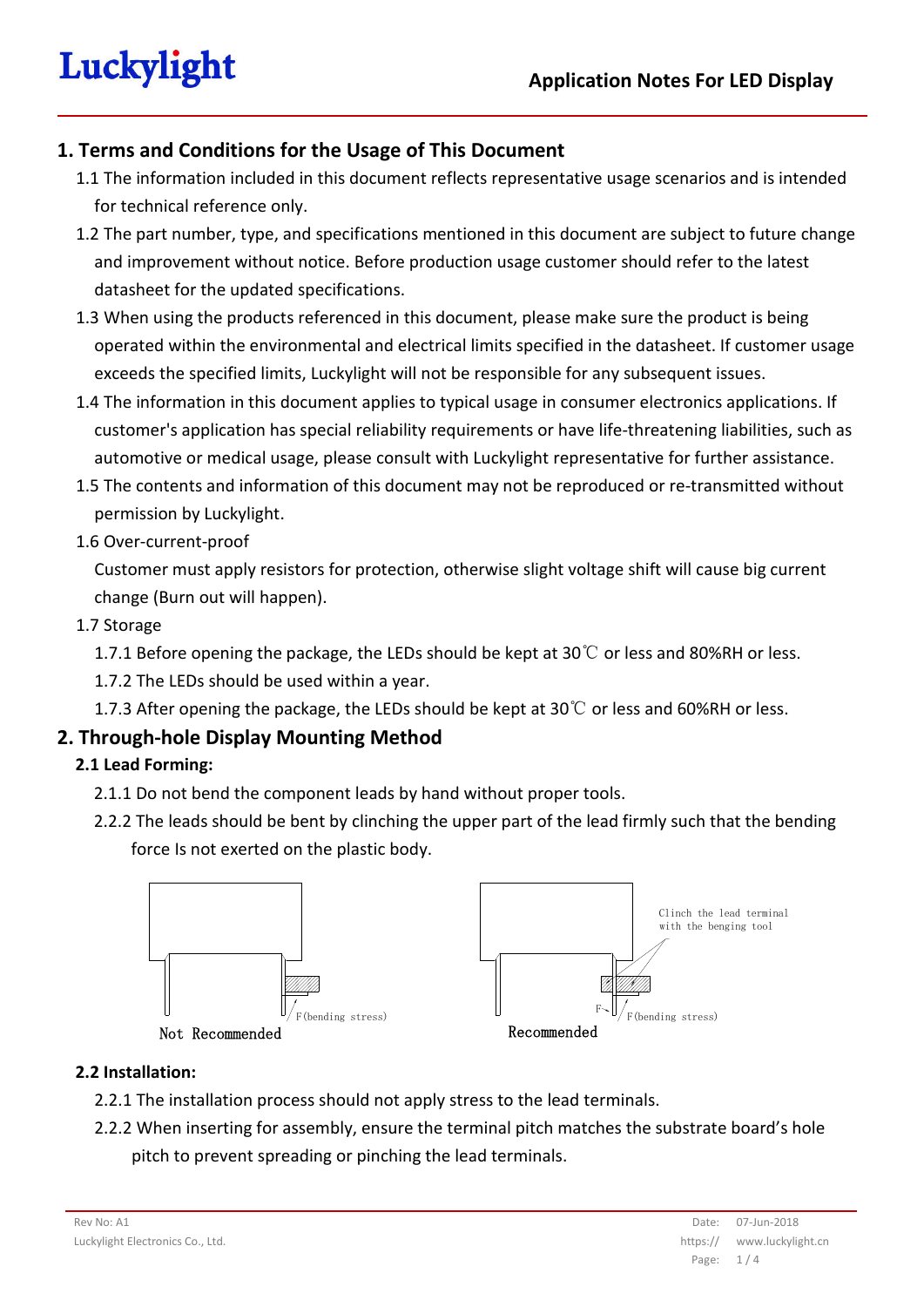# Luckylight



2.2.3 The component shall be placed at least 5mm from edge of PCB to avoid damage caused excessive heat during wave soldering.



### **2.3 Soldering General Notes:**



#### **Notes:**

- a. Recommend pre-heat temperature of 105℃ or less (as measured with a thermocouple attached to the LED pins) prior to immersion in the solder wave with a maximum solder bath temperature of  $260^{\circ}\text{C}$ .
- b. Peak wave soldering temperature between 245℃~255℃ for 3 sec (5 sec max).
- c. Do not apply stress to the epoxy resin while the temperature is above 85℃.
- d. Fixtures should not incur stress on the component when mounting and during soldering process.
- e. SAC 305 solder alloy is recommended.
- f. No more than one wave soldering pass.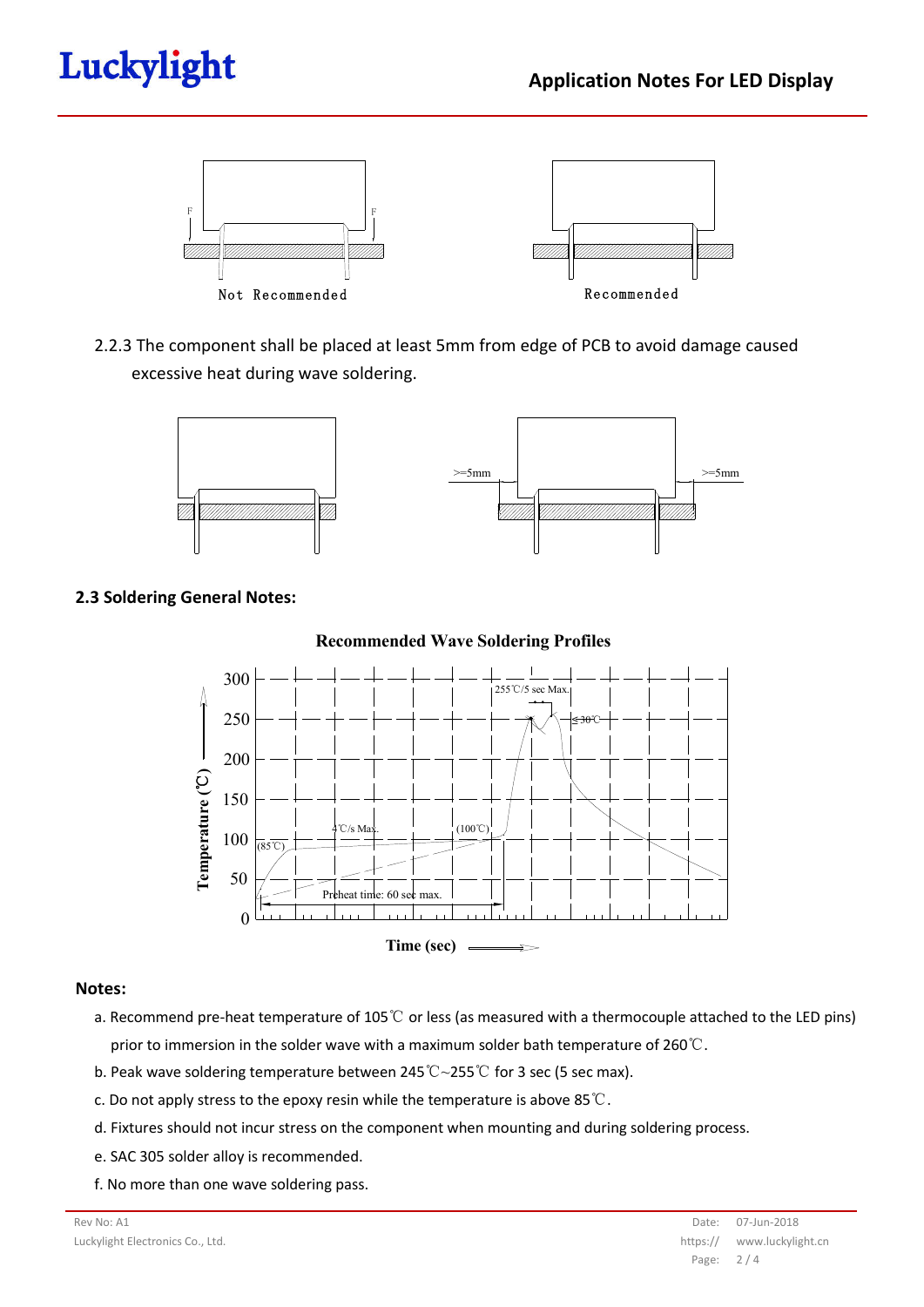# Luckylight

- g. During wave soldering, the PCB top-surface temperature should be kept below 105℃.
- h. Through-hole displays are incompatible with reflow soldering.
- i. If components will undergo multiple soldering processes, or other processes where the components may be subjected to intense heat, please check with Luckylight for compatibility.

## **3. Cleaning**

- 3.1 Mild "no-clean" fluxes are recommended for use in soldering.
- 3.2 If cleaning is required, Luckylight recommends to wash components with water only.

Do not use harsh organic solvents for cleaning because they may damage the plastic parts.

- 3.3 The cleaning process should take place at room temperature and the devices should not be washed for more than one minute.
- 3.4 When water is used in the cleaning process, immediately remove excess moisture from the component with forced-air drying afterwards.

## **4. Circuit Design Notes**

- 4.1 Protective current-limiting resistors may be necessary to operate the LEDs within the specified range.
- 4.2 LEDs mounted in parallel should each be placed in series with its own current-limiting resistor.





**Invalid Set-Up**

- 4.3 The driving circuit should be designed to protect the LED against reverse voltages and transient voltage spikes when the circuit is powered up or shut down.
- 4.4 The safe operating current should be chosen after considering the maximum ambient temperature of the operating environment.
- 4.5 Prolonged reverse bias should be avoided, as it could cause metal migration, leading to an increase in leakage current or causing a short circuit.

## **5. Using Conditions**

- 5.1 Recommend to use the display under constant current conditions, and brightness uneven phenomenon may happen if used under constant voltage conditions.
- 5.2 Make sure the input current and input voltage are correct for each segment and decimal dot, a current-limiting resistance is needed for each segment and decimal dot too.
- 5.3 Keep the products out of corrosive atmosphere.
- 5.4 All assembly and testing equipments should be with well ground connection.
- 5.5 Input current: dynamic current 3-10mA per segment or decimal dot.